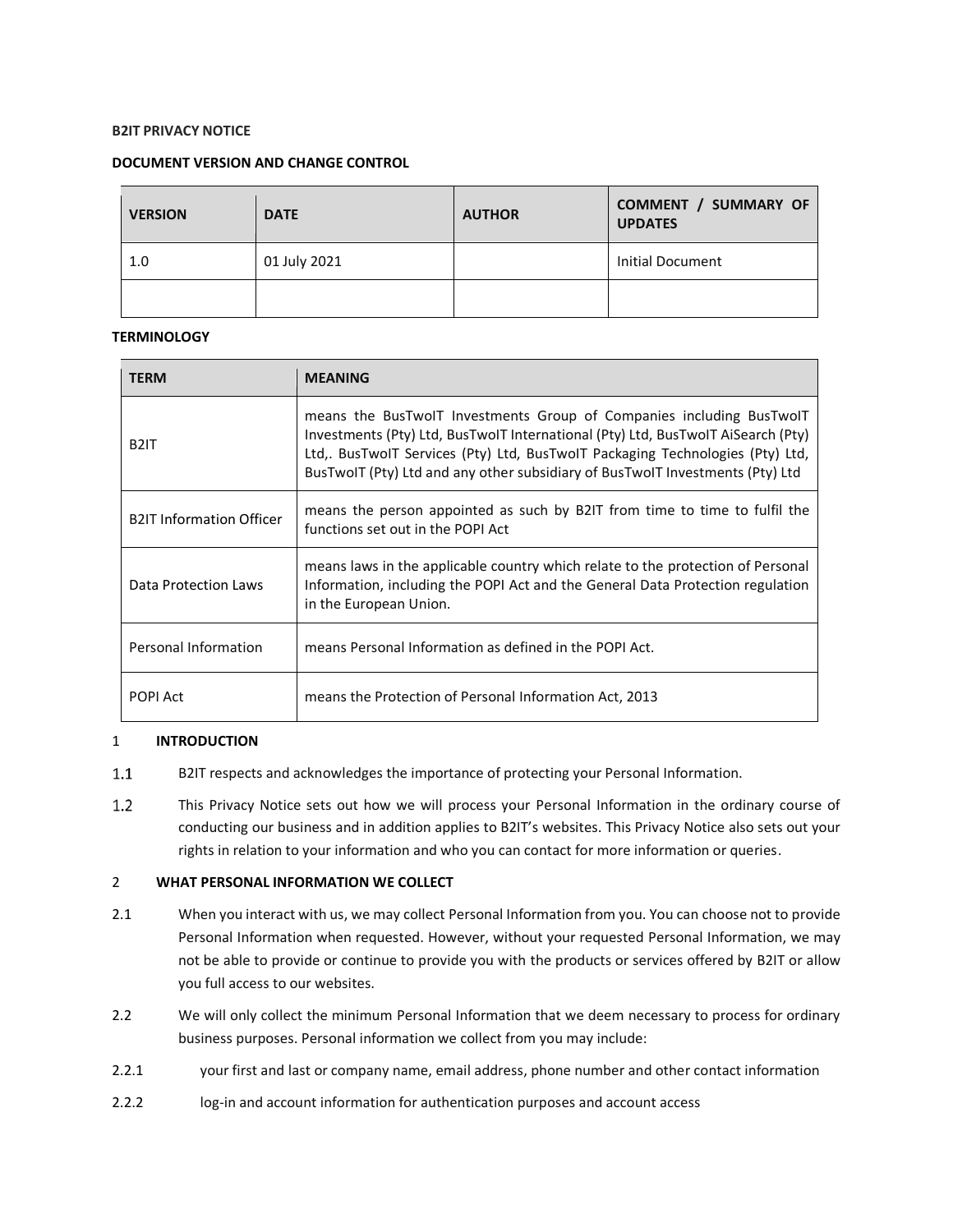- 2.2.3 your marketing preferences
- 2.2.4 demographic data such as your gender, age, country and preferred language.
- 2.3 It is not standard practice for us to collect sensitive personal information about you, such as information relating to your health, religion, political beliefs, race or sexual orientation, except with your express consent or unless we are required to do so by law.
- 2.4 If we link other data with your personal information as provided to us, we will treat that linked data as personal information.
- 2.5 Our website may collect standard internet log information, including your IP address, browser type and language, access times and referring website addresses.

# 3 **HOW WE COLLECT PERSONAL INFORMATION**

We may collect your personal information in a variety of ways when you interact with us, including when:

- you engage us to provide our products and services;
- you create an account with us;
- we respond to your inquiries and requests;
- as a result of communications between you and our representatives;
- we obtain feedback from you about our products and services;
- we conduct our administrative and business functions;
- you register for any of our events, workshops and seminars;
- you subscribe to our mailing lists and newsletters;
- we market our solutions and services to you;
- you access and use our websites; and
- you apply for employment with us.

We may also collect your Personal Information from third party sources and third parties including public databases, business partners with whom we offer co-branded services or engage in joint marketing activities, and third parties that provide list enhancement or similar services, to the extent that this is permitted by applicable law.

### 4 **USE OF YOUR PERSONAL INFORMATION**

- 4.1 We collect and use personal information to:
	- send communications to you;
	- establish, manage, and maintain our business relationships;
	- respond to inquiries and requests;
	- develop, provide, and improve our services and products;
	- inform you about our services and solutions;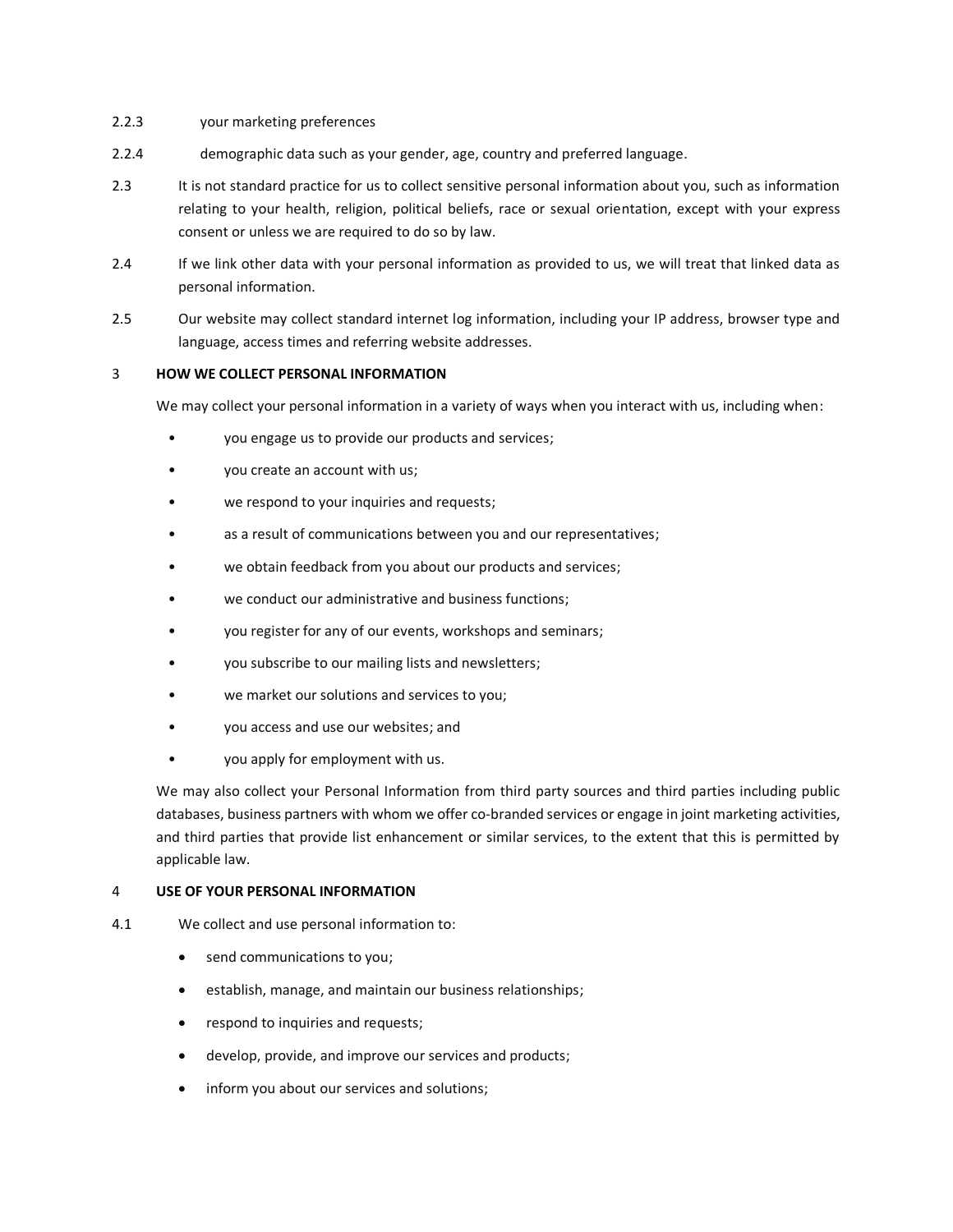- obtain feedback from you on our services and solutions;
- provide you with a more personalised experience when you interact with us;
- conduct administrative and business functions;
- update our records and keep contact details up to date;
- enable you effectively to use and to improve our websites;
- compile website usage statistics;
- enable you to subscribe to newsletters and mailing lists;
- enable you to register for B2IT events, workshops and seminars;
- recruit staff;
- assess the performance of our websites and to improve their operation;
- process and respond to privacy questions, concerns and complaints; and
- fulfil legal and contractual obligations.
- 4.2 Personal Information may also be used based on the legitimate interests pursued by B2IT or its affiliates, except where such interests are overridden by your interests or fundamental rights and freedoms which require protection of Personal Information.
- 4.3 In the event that you refuse to permit B2IT to utilise your Personal Information in the manner described in this Privacy Notice, B2IT will not be in a position to offer you our products and services.

# 5 **LEGAL BASIS FOR PROCESSING**

- 5.1 We rely on the following legal grounds in order to process your Personal Information:-
- 5.1.1 we have a legitimate interest in building and managing our relationship with you;
- 5.1.2 the information is required in order to provide you with the services that you have indicated you are interested in receiving from us; or
- 5.1.3 we are subject to legal or regulatory obligations, such as providing information to a public body or law enforcement agency.
- 5.2 To the extent that we process any sensitive personal information relating to you for any of the purposes outlined above, we will do so because either:
- 5.2.1 you have given us your explicit consent to process the information;
- 5.2.2 the processing is necessary to carry out our obligations under applicable laws;
- 5.2.3 the processing is necessary for the establishment, exercise or defense of legal claims; or
- 5.2.4 you have made the information manifestly public.

#### 6 **TRANSFERS TO THIRD PARTIES**

6.1 While processing your Personal Information for the purposes indicated above, B2IT may use the services of third parties. Thus, the third parties may receive or have access to your Personal Information.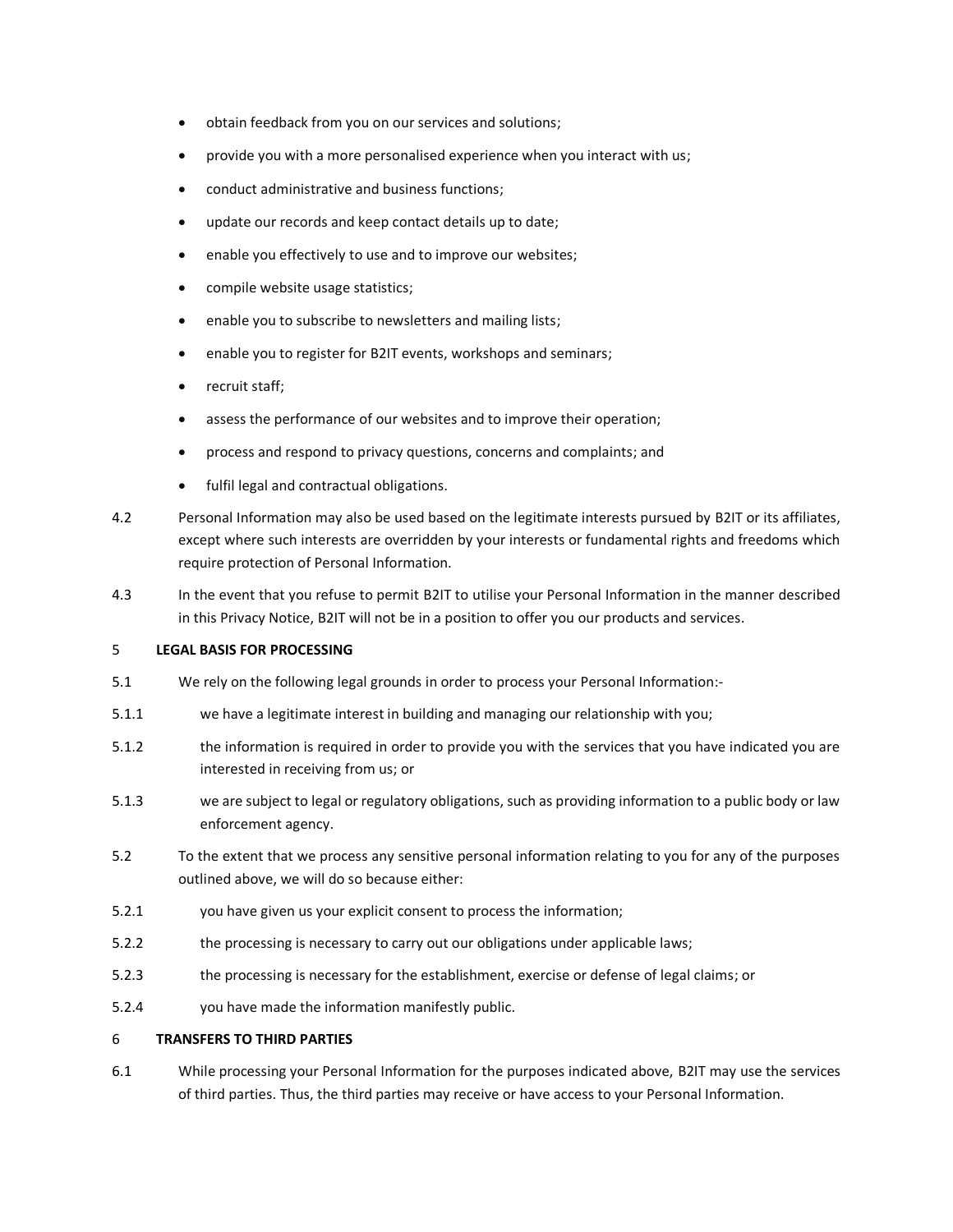6.2 B2IT may share the information we collect with:

# 6.2.1 *B2IT subsidiaries and affiliates*

6.2.1.1 We share information with our subsidiaries and affiliates to help provide our services or conduct data processing on our behalf.

## 6.2.2 *B2IT service providers and business partners*

B2IT may provide information to its vendors, consultants, marketing partners, research firms, and other service providers or business partners. This may include, for example:

- 6.2.2.1 cloud storage providers;
- 6.2.2.2 marketing partners and marketing platform providers;
- 6.2.2.3 data analytics providers.
- 6.2.2.4 research partners;
- 6.2.2.5 vendors that assist B2IT to enhance the safety and security of its Apps;
- 6.2.2.6 consultants, lawyers, accountants and other professional service providers.

# 6.2.3 *For legal reasons or in the event of a dispute*

B2IT may share your information if we believe it is required by applicable law, regulation, operating agreement, legal process or governmental request, or where the disclosure is otherwise appropriate due to safety or similar concerns.

### 6.2.4 *With your consent*

B2IT may share your information other than as described in this Privacy Notice if we notify you and you consent to the sharing.

6.3 When using the services of any service providers and business partners B2IT will ensure, contractually (hereinafter referred to as "Data Processing Agreements"), that the third party will employ suitable technical and organisational measures to protect your Personal Information, as required by applicable law.

### 7 **CROSS-BORDER DATA TRANSFERS**

B2IT's business processes may go beyond the borders of South Africa. Consequently, your data may be subject to cross border data transfers. When making cross border transfers of Personal Information B2IT will ensure that any third party processor will be required to employ suitable technical and organisational measures to protect your Personal Information as required by the applicable law, either contractually by means of appropriate Data Processing Agreements or by means of other suitable safeguards recognised by Data Protection Laws.

# 8 **RETENTION**

- 8.1 We retain your Personal Information for as long as is necessary to fulfil the purposes for which it was collected, or to comply with legal obligations, resolve disputes, protect our assets, or enforce agreements. Depending on the purpose, retention periods will vary.
- 8.2 The criteria we use to determine retention periods include whether: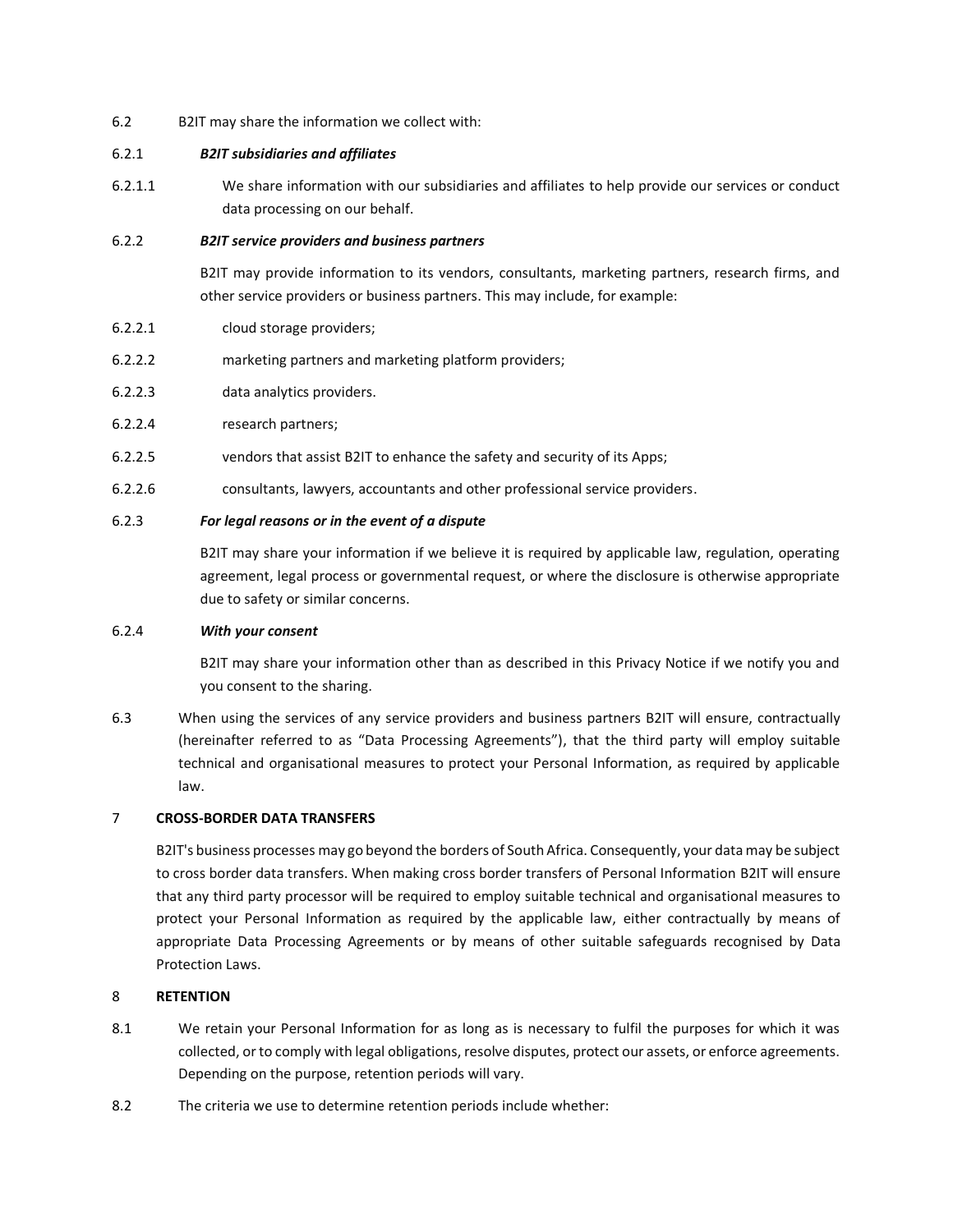- we are under a legal, contractual or other obligation to retain Personal Information including pursuant to data retention laws, as part of an investigation or for litigation purposes;
- Personal Information is needed to provide our solutions and services business including performance improvement and to maintain accurate business and financial records;
- there are automated means to enable you to access and delete your Personal Information at any time. We will generally retain Personal Information for a shorter period of time, where this is not the case; and
- the Personal Information is sensitive personal information in which event we will generally retain this for a shorter period of time
- you have consented to us retaining your Personal Information for a longer retention period, in which case, we will retain Personal Information in line with your consent.

# 9 **SECURITY OF YOUR PERSONAL INFORMATION**

B2IT is committed to protecting your Personal Information from misuse, loss, unauthorised access, modification or disclosure by using a combination of physical, administrative and technical safeguards and by contractually requiring that third parties to whom we disclose your Personal Information do the same. Whilst B2IT makes every effort to secure its Apps and websites, you should note that the internet is not completely secure; thus when you submit or post Personal Information online, you should be aware that B2IT cannot guarantee the security of any Personal Information that you submit or post online.

# 10 **COOKIES AND SIMILAR TECHNOLOGIES**

- 10.1 Cookies are text files that are stored on your browser or device by websites, apps, online media, and advertisements.
- 10.2 B2IT uses cookies and similar technologies for purposes such as:
	- authenticating users;
	- remembering user preferences and settings;
	- determining the popularity of content;
	- delivering and measuring the effectiveness of advertising campaigns; and
	- analysing the online behaviour and interests of people who interact with our services. We may also allow others to provide audience measurement and analytics services for us, to serve advertisements on our behalf across the internet, and to track and report on the performance of those advertisements. These entities may use cookies, web beacons, SDKs and other technologies to identify your device when you visit our site and use our services, as well as when you visit other online sites and services.
- 10.3 We recommend that you allow cookies. On most browsers cookies are enabled by default. You can adjust the settings and options on your browser to disable or enable them or visit https://www.aboutcookies.org for detailed information about managing cookies on various browsers.